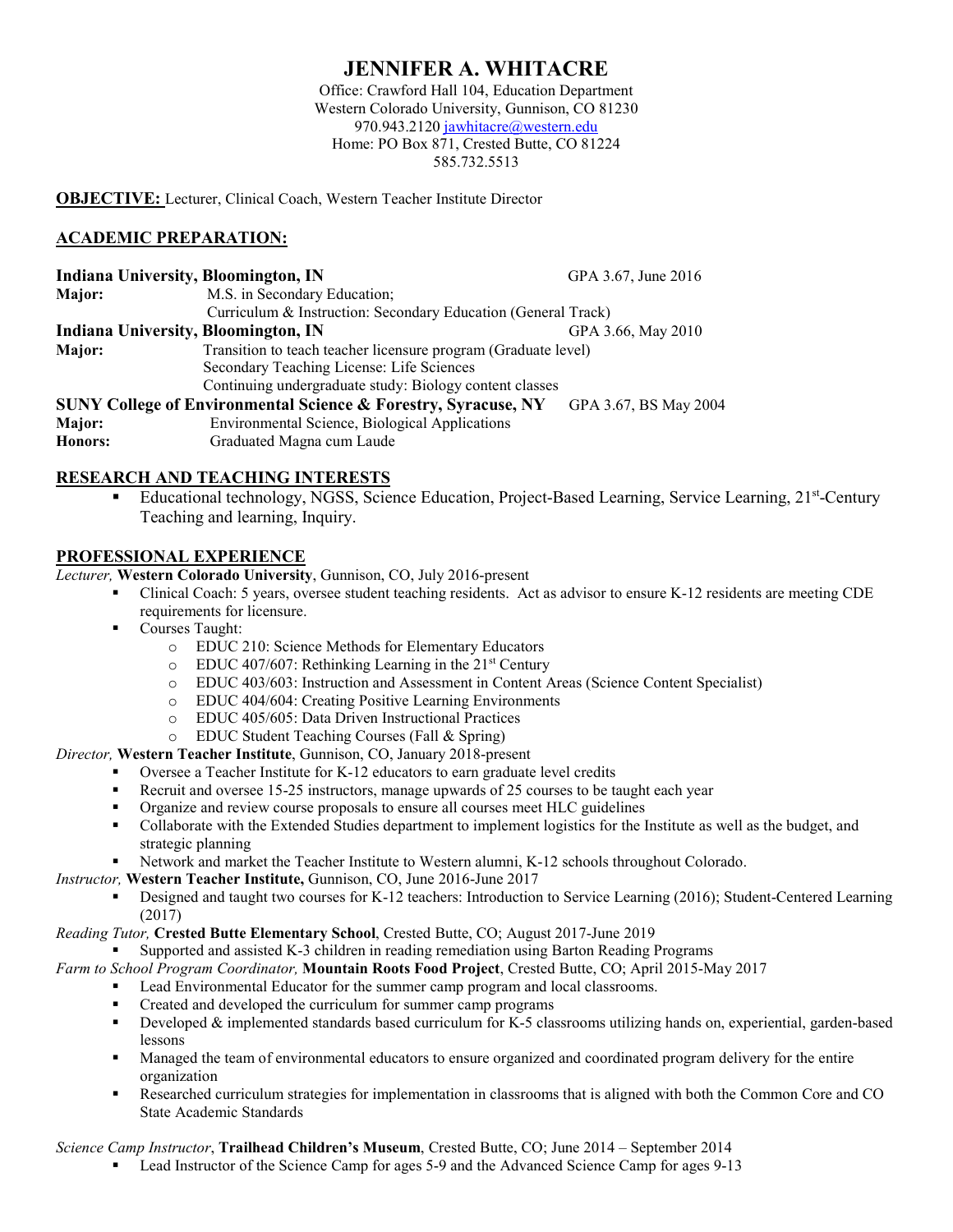- Created and developed the curriculum for daily science camp activities
- Utilized hands on experiential learning within the curriculum

## *Science Teacher*, **Cathedral High School**, Indianapolis, IN; August 2010 – present

- Participated in facilitating the daily instruction of Academic Biology, Anatomy& Physiology, Honors Biology, and Environmental Science
- Developed student centered activities, implemented inquiry and project based learning into daily lesson plans
- Created a website to be used for classroom objectives and announcements
- Utilized Bloom's taxonomy to incorporate class objectives in compliance with Indiana state standards
- Implemented classroom management skills
- Developed an environmental science class focusing on sustainability and the global environment
- Implemented a long term STEM research project for students
- Utilized components of Service Learning with the successful implementation of two filtered drinking fountains on campus as well as many other environmental initiatives
- Collaborated with other leading faculty to implement a STEM program focusing on inquiry and innovation
- Coordinated the recycling program on campus (3 years)
- Supervised the Junior Class officers (2 years)
- Coached Girl's Cross Country (2 years)

## *Student teacher,* **Bartholomew County School Corporation,** Columbus, IN; Januar**y** 2010 – April 2010

- Experienced working at the Columbus Signature Academy, a project based learning high school that focuses on developing  $21<sup>st</sup>$  century learning skills.
- Participated in facilitating the daily instruction of a ninth grade global science perspectives class, integrated tenth grade biology and English class, and a remedial biology content seminar
- Actively participated in a co-taught class and collaborative working environment.
- *Tutor*; **SUNY College of Environmental Science & Forestry;** Syracuse, NY, January 2003- May 2004
	- Tutored several different students in the following courses: Probability & Statistics, Economics, Zoology, and Social Processes.

## *Teaching Assistant*; **SUNY College of Environmental Science & Forestry,** Syracuse, NY; August 2003-May2004

- Assisted a professor with an undergraduate course on the global environment and a graduate course on ecology, resources, development, and economics.
- Organized class material and facilitated class discussion

# **WORK EXPERIENCE**

*Research Assistant*; **Rocky Mountain Biological Lab**, Gothic, CO; May 2008-September 2008

 Assisted Dr. Rebecca Irwin on several different research projects dealing with an invasive plant species, *Linaria Vulgaris* in the Rocky Mountains of Western Colorado

#### *Biological Science Technician;* **US Forest Service,** Gunnison, CO; May-October 2005; June-August 2006

- Assisted with a project studying the severe dieback and mortality of Alder associated with Cytospora canker.
- Compiled & organized data for 2005, 2006 Alder Project within the Gunnison National forest
- **Utilized GPS mechanisms**
- Obtained data for various pest and tree disease projects throughout Colorado

#### *Seedling Census Volunteer*; **University of Puerto Rico,** Rio Grande, PR August-November 2004

- Collected data for tree seedling species in the Luquillo Forest from existing plots
- **IDENTIFIED 1** Identified and measured all seedling species recorded

#### *Phytoremediation Intern*; **Natresco & Assoc. Ltd.,** Hummelstown, PA; May-September 2003; May- August 2004.

- Facilitated an ongoing phytoremediation project used to aid in the transpiration of contaminated groundwater
- Constructed a nursery and planted over 10,000 tree seedlings
- Developed and implemented a Holding Pond Project using erosion control measures

# **COMMUNITY/PROFESSIONAL SERVICE**

- Foster partnership with CU Boulder on providing STEM professional development and opportunities for rural educators of Colorado (specifically the Western Slope) (ongoing)
- Board Member, Secretary, Stepping Stones Children's Center (April 2019-present)
- Collaborate with Early Childhood Council on grant opportunities to support Early Childhood Education in the Gunnison Valley (2019-present)